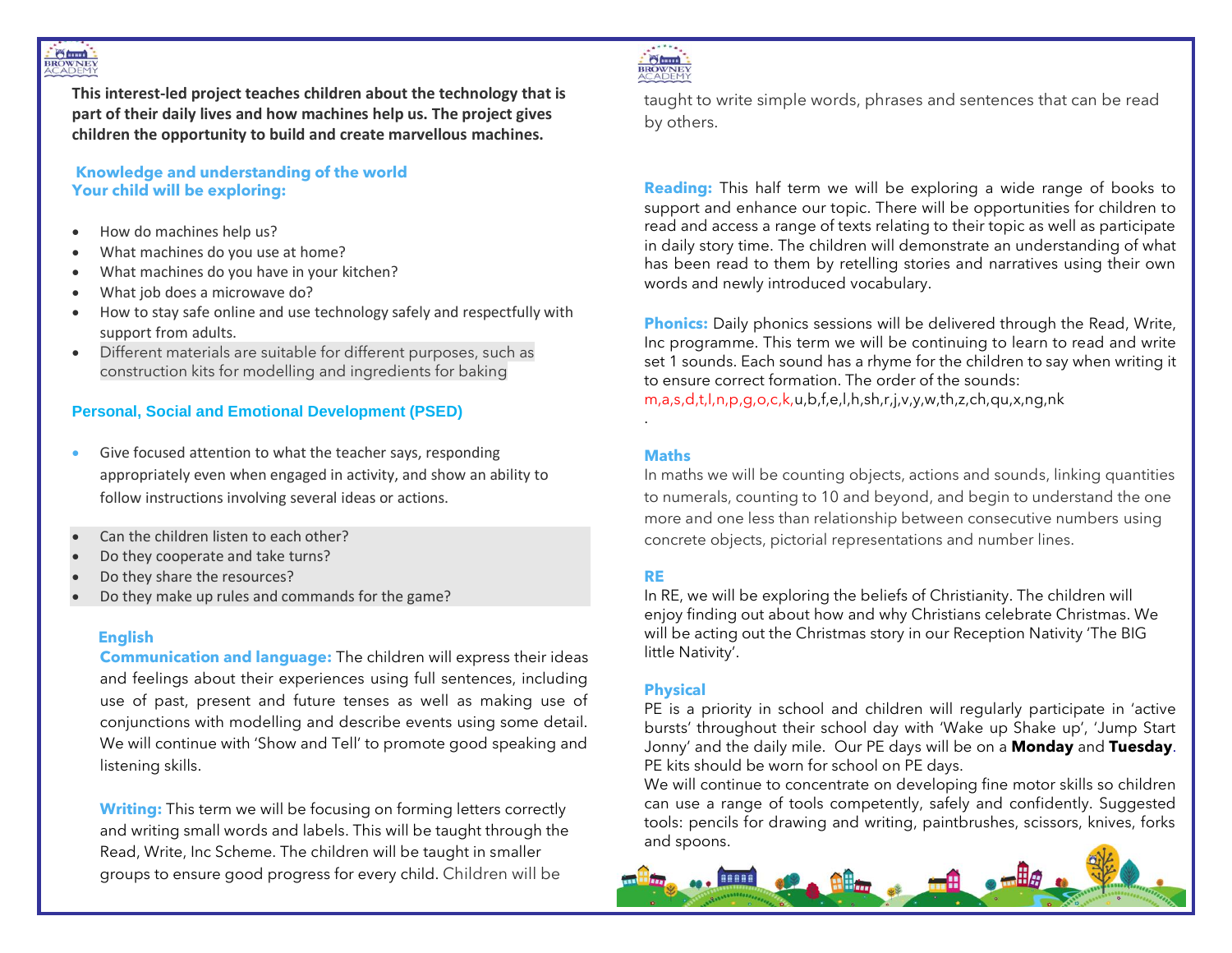

### **Home Learning**

Links to the sounds we have been learning in class each week will be shared on class dojo. This will reinforce the lessons we have taught in class. Homework will be sent home on a Friday and must be returned to school the following Wednesday.

**Reading:** The school library is now up and running. After half term your child will be bringing a library book home on a Friday to be returned the following Wednesday along with reading books and homework.

#### **Key vocabulary**



## **A Note from the Teacher**

Useful websites to help support your child's learning at home

[www.mathletics.co.uk](http://www.mathletics.co.uk/)

[www.readiwriter.co.uk](http://www.readiwriter.co.uk/)

[www.purplemash.co.uk](http://www.purplemash.co.uk/)

We hope you enjoy this topic as much as we do!

Thank you for your support during your child's learning journey at Browney Academy!

Mrs Middlemas



 Curriculum Information Reception

Autumn 2



# **Marvellous Machines**

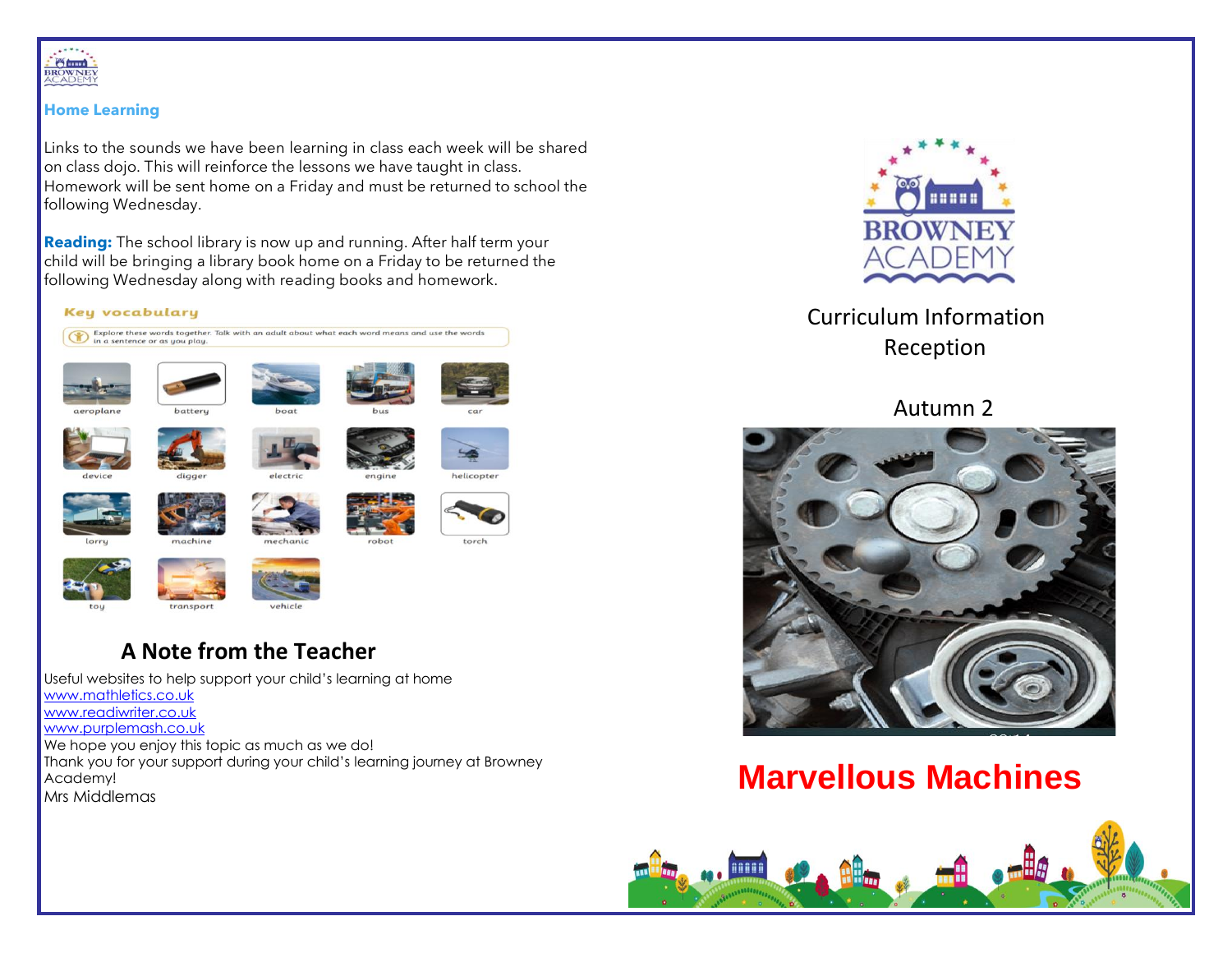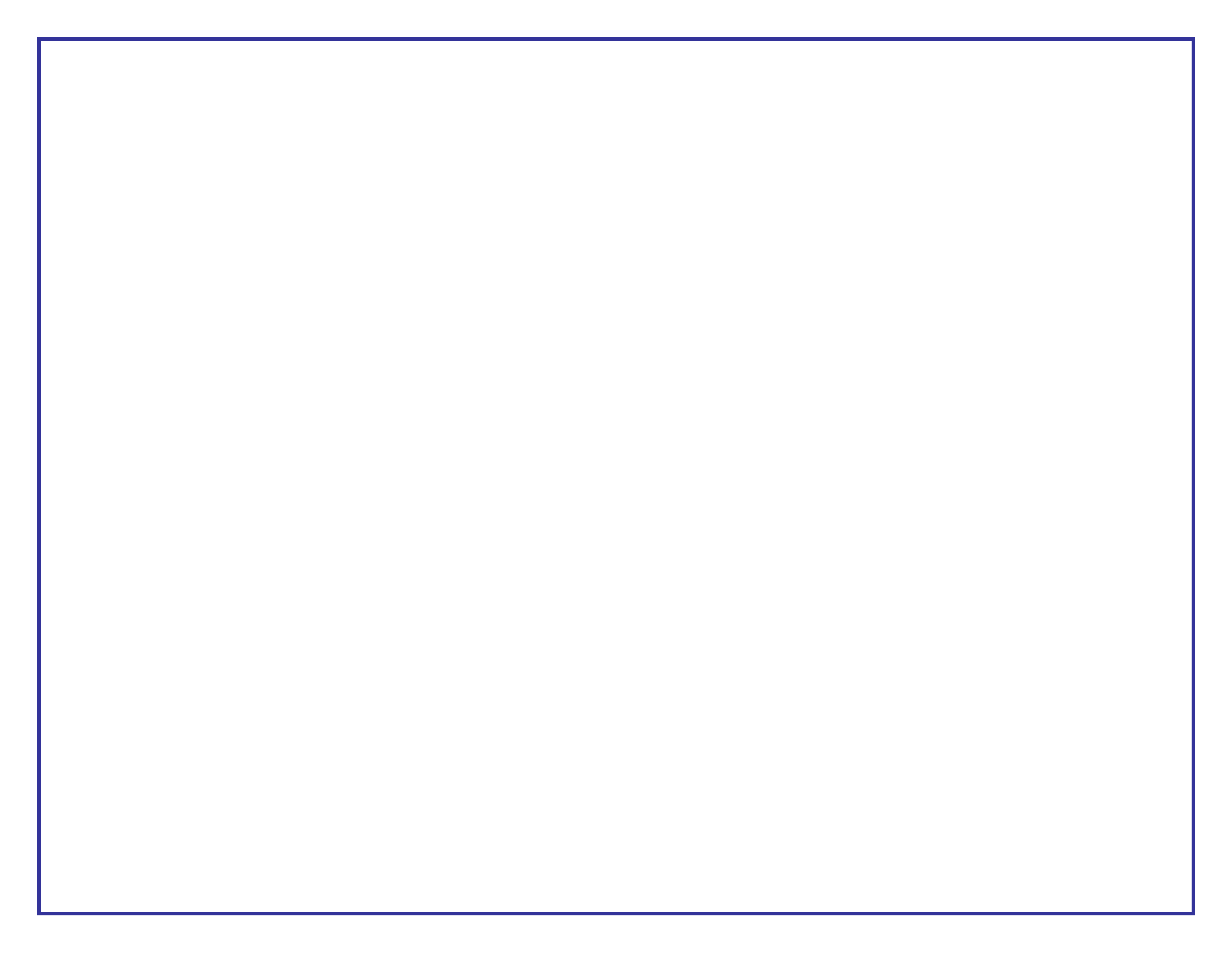